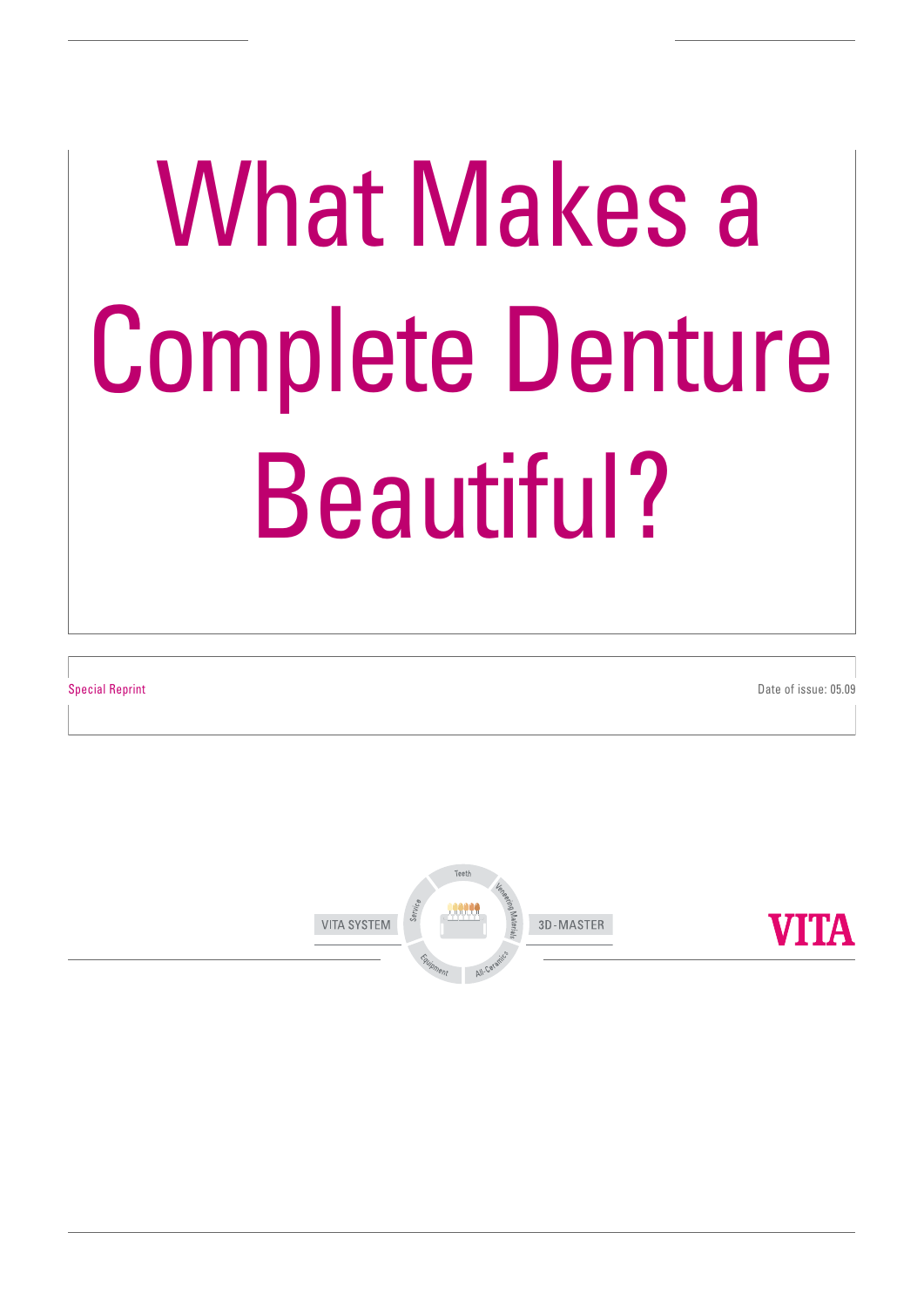

*Complete upper and lower denture with individual gingiva*

# "Even a complete denture has the right to be beautiful!"

Viktor Fürgut (dental technician), Germany

### **Key words: Individuality, idealized anteriors, pink aesthetics, processing in wax, colouration of the denture base acrylic.**

In his article published in the March edition of the international ZAHNTECHNIK MAGAZIN, the author had described the working methods he uses for the individual setup of anterior and posterior teeth according to nature's principles. Complete denture specialist Viktor Fürgut shows in the following article how the "pink aesthetics" can be designed with a natural appearance when manufacturing complete dentures in accordance with the concept of Biological Prosthetics.

I ith a little love of detail it is quite straightforward to make a complete denture which is virtually invisible as such. As soon as the mouth is opened, the first detail becomes evident – the anterior teeth. For this reason great care should be taken with regard to the individual anterior design. If the anteriors have an artificial or unnatural appearance, it will hardly be possible to obtain an "invisible" prosthesis.

Denture teeth can be individualized in such a way that even an expert will not be able to distinguish these with absolute certainty from their natural counterparts. While

shade characterisation of the anteriors may not always be required in every case, a natural effect, however, is always desired. With idealized anteriors set up harmoniously in relation to the tooth axes and parallel to the incisal edges of the upper and lower jaw teeth, it is possible to achieve an exceedingly lifelike and harmonious effect. There is no 'one solution fits all' when it comes to the second detail, the artificial gingiva  $-$  i.e. the "pink" aesthetics" – although prefabricated materials and instructions have been around on the dental market for quite some time.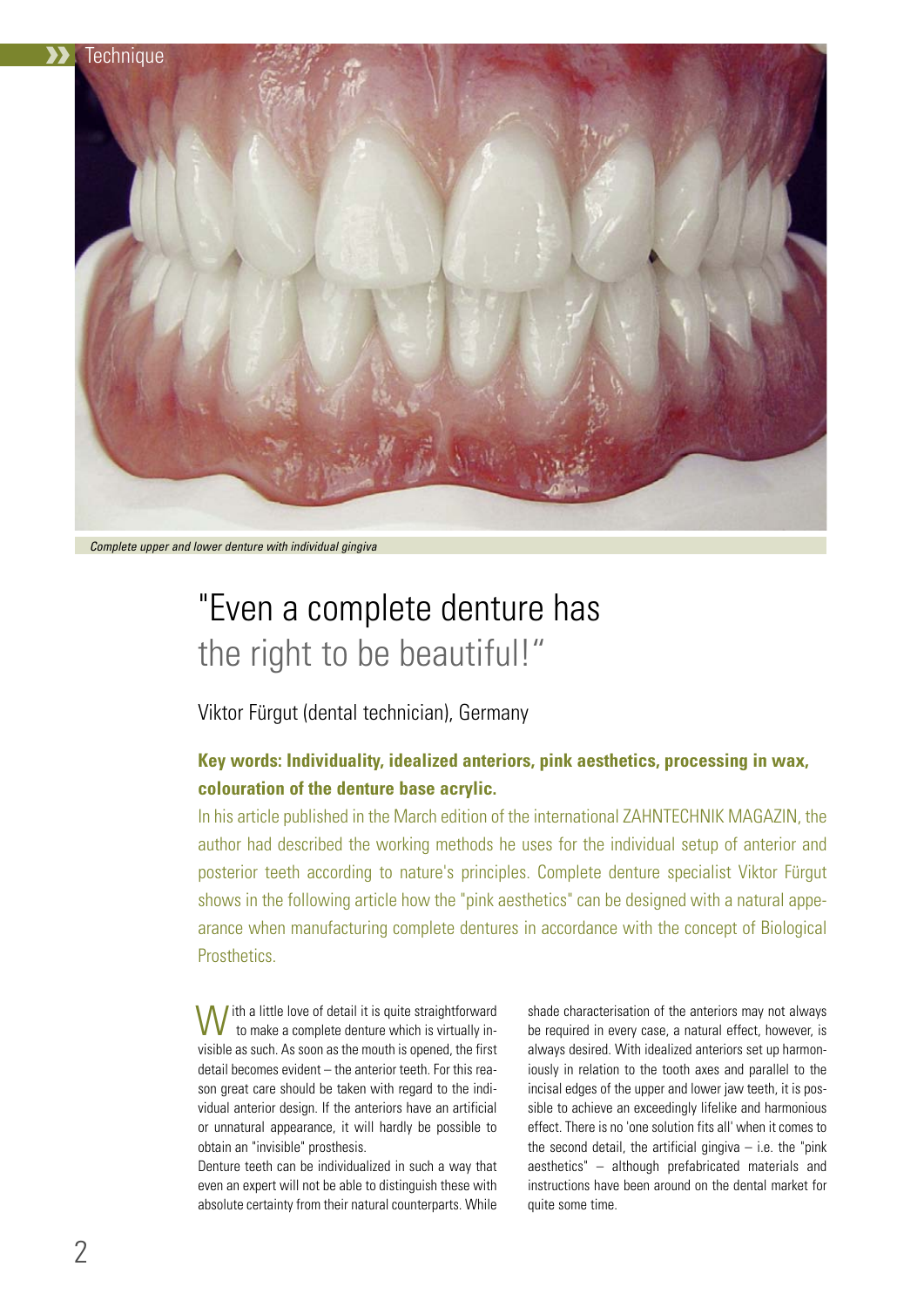

*Fig. 1: Patient oriented – a natural and likeable appearance*



Fig. 3: ... and according to the functional principles of natural Fig. 4: Lifelike design of the artificial gingiva *dentition*



*Fig. 5: Natural gingiva*



*Fig. 2: The posteriors are set up according to nature's occlusal surface relief...*



#### **What makes a Complete Denture beautiful?**

- 1. Natural-looking anteriors set up individually to suit the particular patient (fig. 1).
- 2. Gingival design which shows the anteriors three-dimensionally (i.e. with spatial depth, showing not only the labial facet).
- 3. Posteriors with a natural occlusal surface relief, and set up in functional terms according to the principles of natural dentition (Biological Prosthetics, BLP) (figs. 2 and 3).
- 4. The artificial gingiva should be a close reproduction of nature in shade, shape and surface structure (figs. 4 and 5).

In the following article I would like to present my method of working as well as the possible outcomes. Perhaps you will be inspired by the images of the finished prostheses, just as I was once inspired many years ago by photographs of the work of master dental technician Jürg Stuck. As he once said on a training course visit: "If you devote yourself seriously to something, this cannot but result in success – including on a personal level". Delighted patients, satisfied dentists and a growing client base are just a few of the benefits that came my way as a result of this insight.

#### **Materials**

Manufacturers of acrylic resin denture base materials offer a great variety of different acrylic resin materials. The processing and handling of these varies accordingly. I have found the opaque acrylic resin denture base material by Candulor to be particularly well-suited for my way of working. The processing time is suitable and the various basic and intensive shades are easy to process.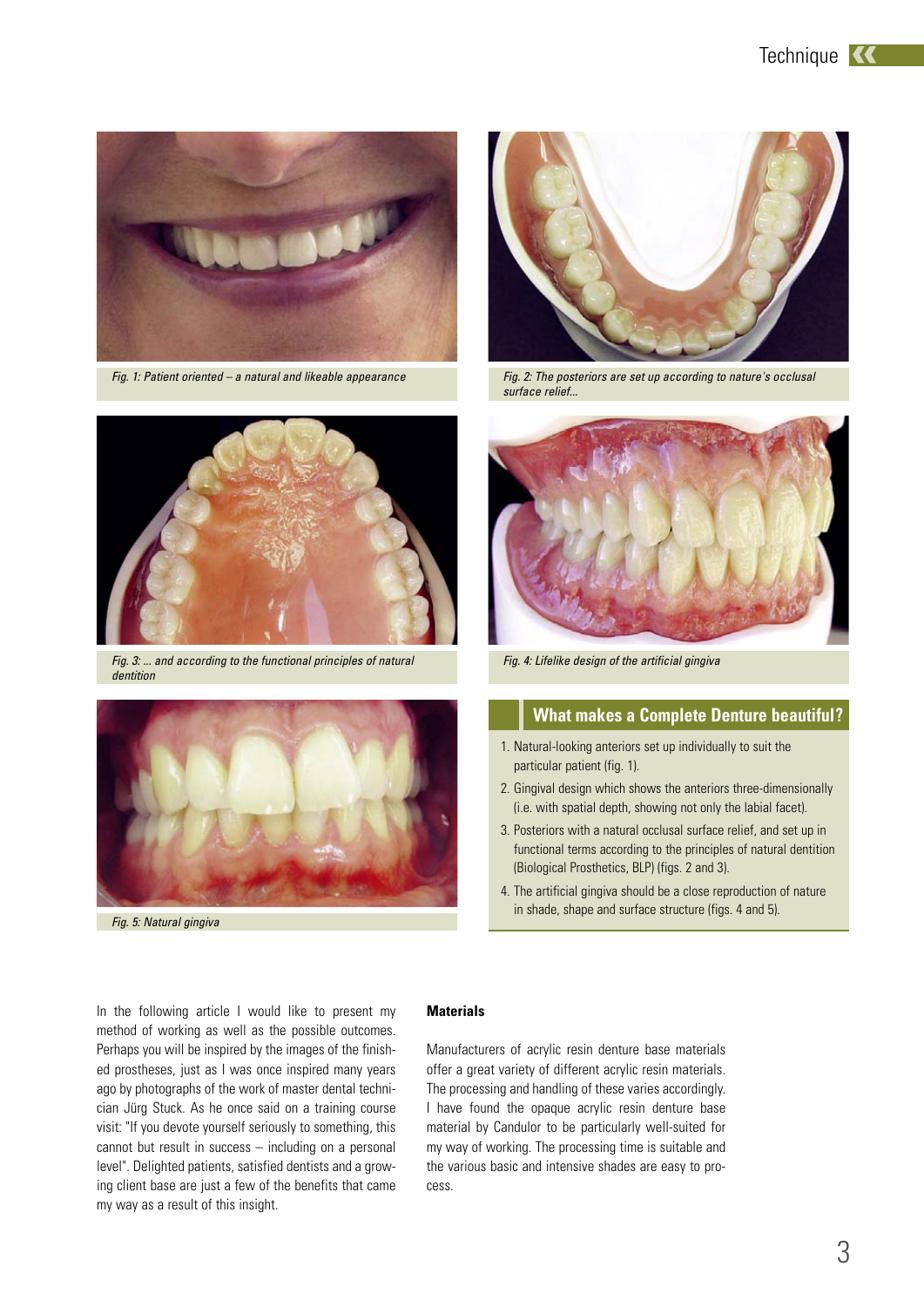



Fig. 6: The transition from tooth crown to tooth cervix must be Fig. 7: The wax is formed using a suitable instrument *clearly visible*



*Figs. 8 and 9: The gingival margin is positioned in the lower third of the tooth*



#### **Particular advantages:**

- The sagittal elongation and the volume permit in-depth interdental modellation of the gingiva without resulting in unsightly 'black triangles'. This gives every individual tooth a three-dimensional appearance (spatial depth).
- The individual incisal edge of the upper and lower anteriors results in a very lifelike and natural appearance even when the teeth are not set up with an overlap.
- The tooth form has been designed for technical reasons to close the interdental spaces. With the corresponding gingival modellation, only the natural, anatomical aspect of the tooth mold remains visible.



- The distinctive surface structure design produces a particularly brilliant effect. The rest is provided by the typically excellent material quality of the VITA teeth.

The aesthetic design of the labial portions of the gingiva (including the first molars) is of particular importance for achieving a natural effect of complete dentures in situ. If the pink aesthetics are left out of the equation, the patient will still be revealed as a denture wearer even despite the most attractive teeth and tooth positioning.

#### **In-depth gingival modellation**

After wax application (and) the wax setup, the teeth are cut free around the cervix in such a way that the transition from the tooth crown to the cervix becomes slightly visible (fig. 6). The tooth neck should not be too greatly exposed, as this would be more of a disadvantage for both the aesthetics and the bond to the denture base acrylic. Since each individual tooth should have a threedimensional effect, not only the labial facet should be visible. The gingiva must be modeled in depth, as this enables the anatomical tooth mould to be shown to its best advantage to achieve a lifelike effect. Using a suitable instrument, the wax is given a lifelike contour (fig. 7). Photographs/images of natural gingiva should be available at the workplace in order to serve as a guideline for modelling the artificial gingiva.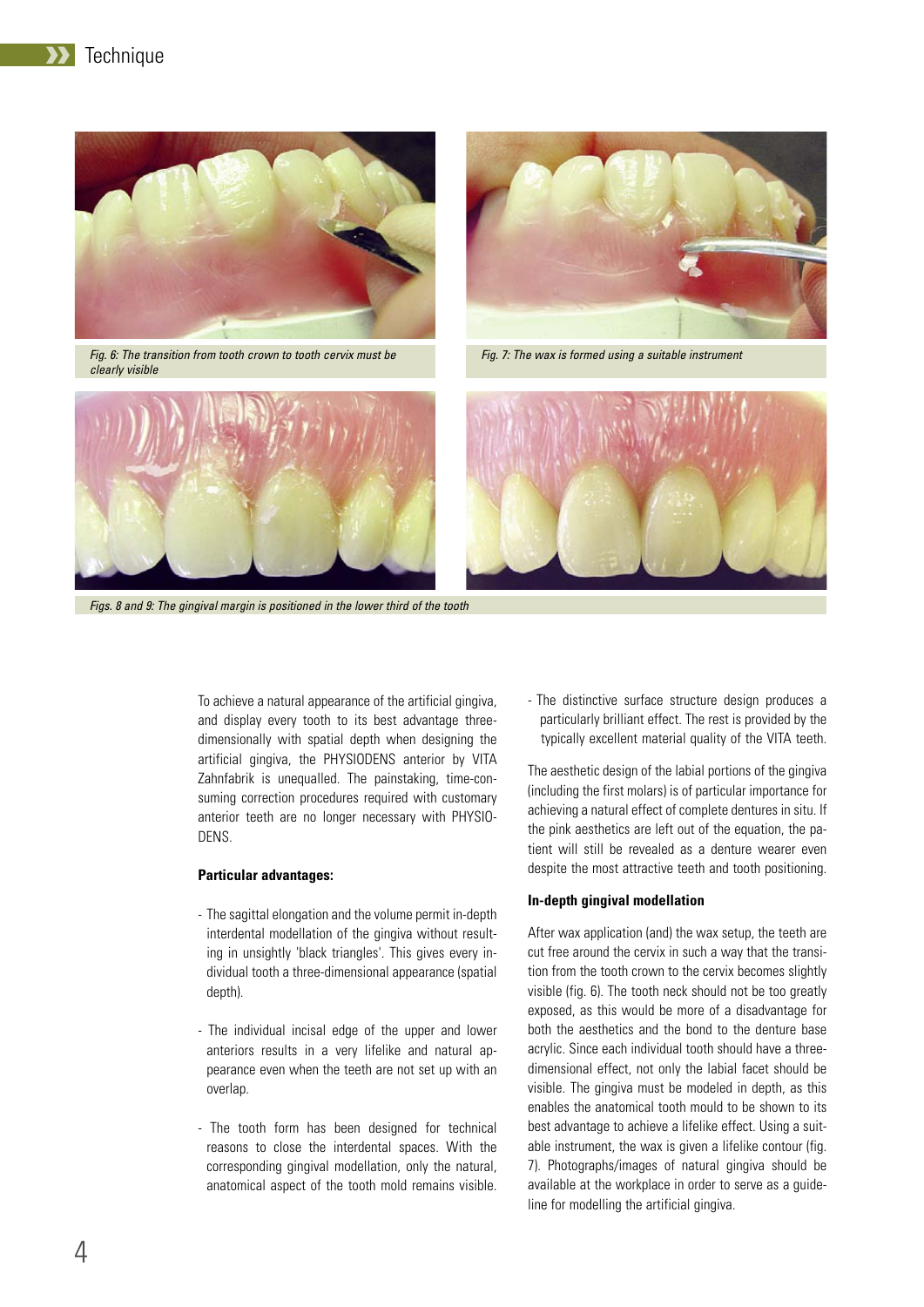



*Fig. 12: ... and after: this results in a precisely smoothened interdental modellation which...*



Fig. 11: The modellation before processing with a spirit burner... (Fig. 11: The modellation before processing with a spirit burner...



*Fig. 13: ... once modelled in dental acrylic, should no longer be processed with cutters in this area*

Two things are essential here: firstly, the interdental spaces must be modeled precisely, and secondly, no wax residue must remain on the tooth surface.

The gingival margin is positioned in the lower third of the tooth (figs. 8 and 9). The wax flakes can be best removed using compressed air. Brushes or toothbrushes are not suitable for this purpose (fig. 10).

The wax modellation is now smoothed with a spirit flame (fig. 11).

The interdental papillae must be rounded (fig. 12), as once these have been modeled in acrylic resin, this area may no longer be processed with cutters (fig. 13). Sharp corners, edges or deep interdental grooves in can neither be polished, nor kept clean by the patient.

#### **Denture processing**

After completing the modellation, the setup can be placed in a traditional pressing flask. In order to obtain precise interdental modellation also in acrylic resin, it is necessary to use a silicone which produces a very accurate impression (see fig. 14.).

After boiling out the wax, the teeth are deflasked and sandblasted basally, lingually and approximally (figs. 15 to 18). After the insulation (alginate insulation) is dry, it is now possible to begin packing the acrylic resin. For the area of the attached gingiva, the base shade no. 2 is mixed with some of the white and yellow.

After being left to swell for a short time until it has reached a viscous consistency, the material is then positioned in the labial area in such a way that the cervical area of the tooth is covered by approximately 3 mm (fig. 19).

A color mix is made with the basic shade 3 and the intensive shades pink, red, brown and some of the blue (figs. 20 to 21) and likewise placed in the labial area. After swelling of the base shade 34 (for the remainder of the denture base), this is placed into the flask as for the usual packing technique and – without trial packing – pressed at approx. 2.2 bar (figs. 22 and 23).

After polymerization (fig. 24), the prosthesis is labially trimmed in such a way as to look as natural as possible; it is, once again, recommended to follow nature's example and use photographs of natural dentition as a guide.

#### **Denture Finishing**

The design of the interdental papillae, the lip tendons and a slightly structured surface (stippling) will result in a very natural appearance after polishing. Polishing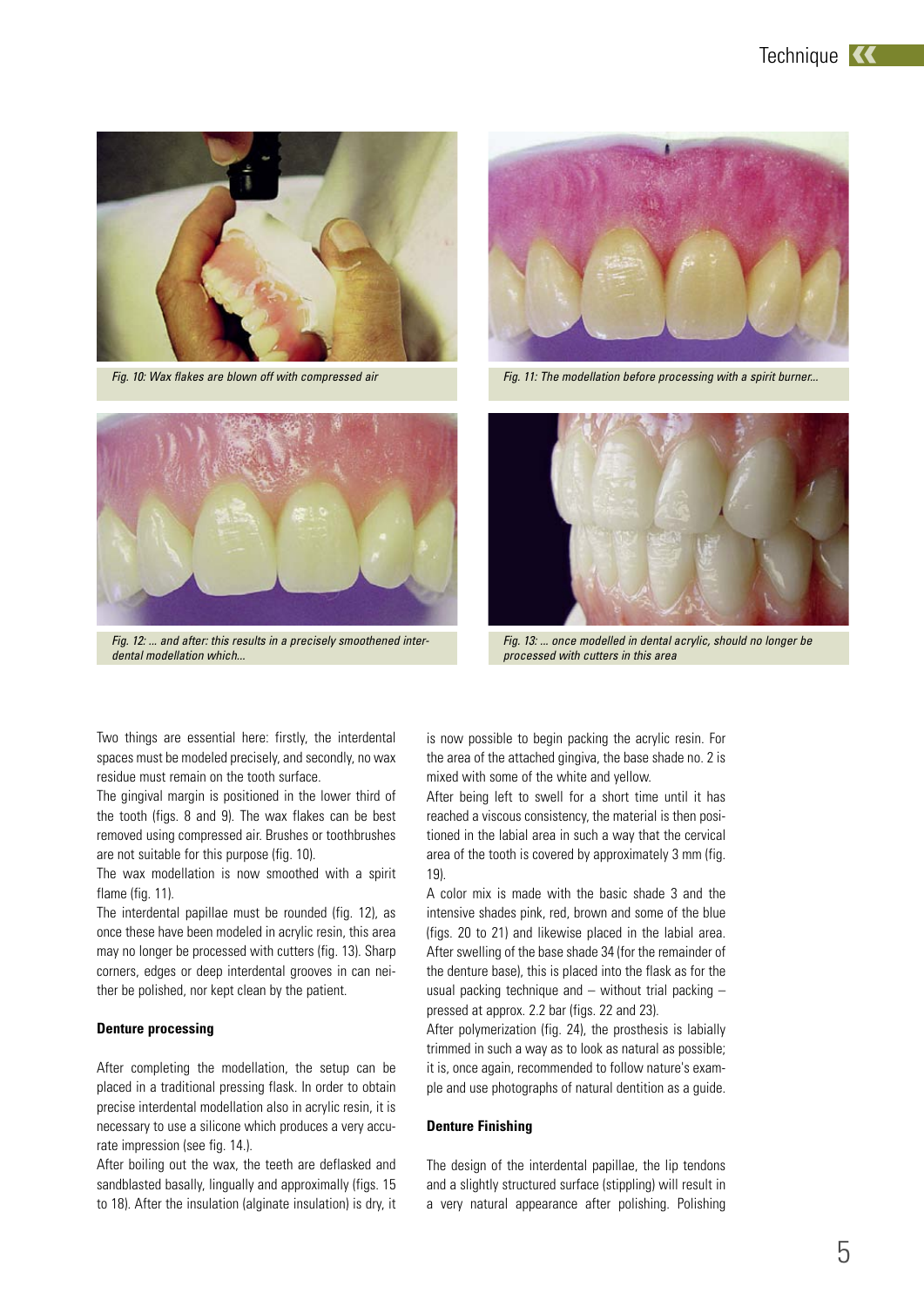

*Figs. 14 and 15: The modellation is invested in a conventional pressing flask*



Figs. 16 and 17: After boiling out the wax, the teeth are deflasked and sandblasted basally, lingually and approximally



*Fig. 18: Once the insulation is dry, packing can begin*



*Fig. 19: After a short swelling time, the cervical area is covered by approx. 3 mm*



Fig. 20: The basic shade 3 and the intensive shades pink, red, Fig. 21: ... which is likewise placed in the labial area *brown and blue are stirred together to form a color mix...*

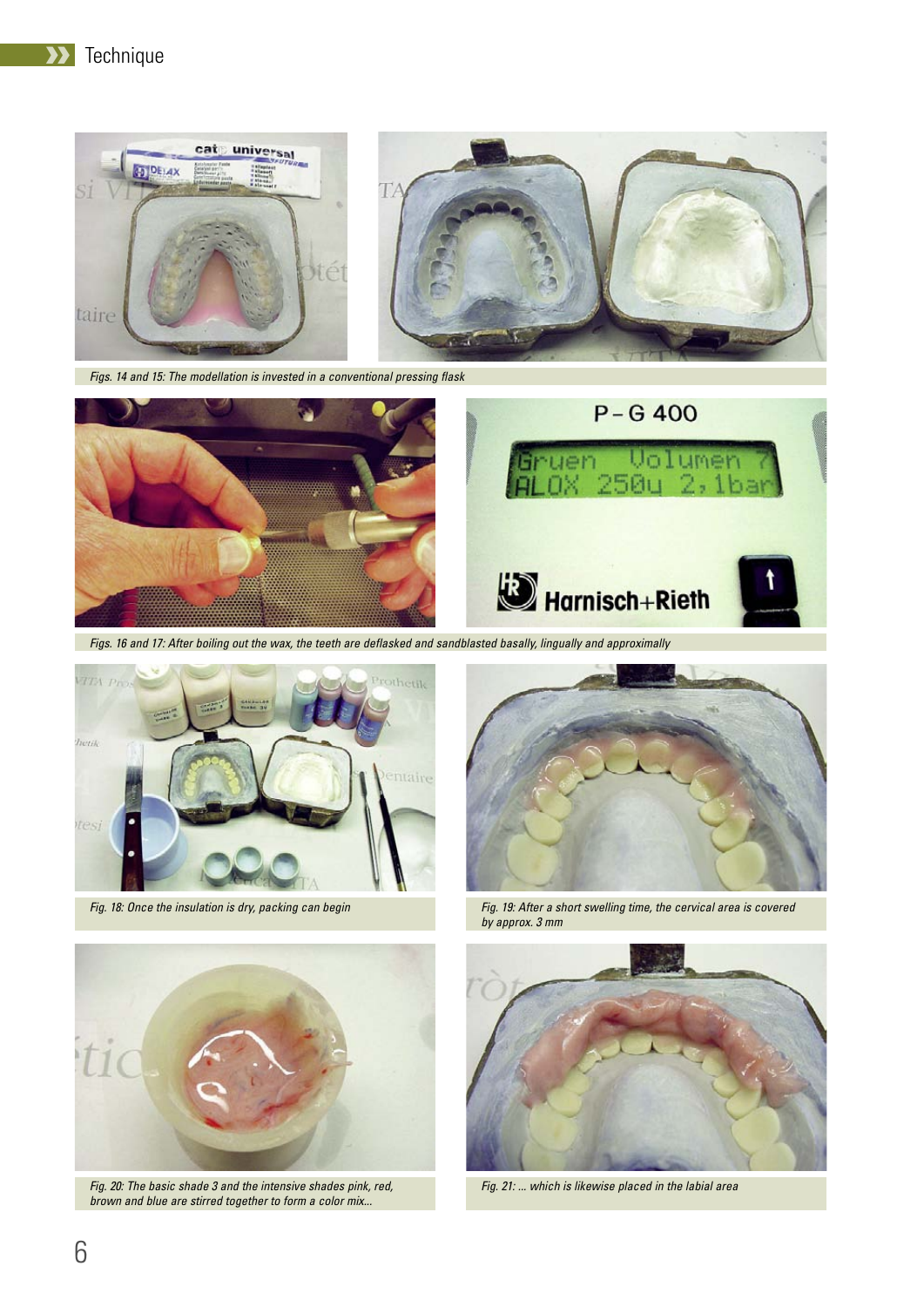

Fig. 22: After mixing the basic shade 34 and leaving it to swell Fig. 23: ... the rest of the denture base is packed



*Fig. 24: The maxillary prosthesis immediately after deflasking Fig. 25: After polishing*

must be carried out with great care and accuracy, so as not to damage the carefully prepared surface structure and the surface of the teeth (fig. 25).

It is hardly possible to carry out a controlled labial polishing with the polishing brushes on the polishing machine; the danger of damaging the tooth surfaces and the delicate surface structure of the gingiva is too great. For this reason I prefer to polish the labial area using the handpiece and a suitable polishing brush.

Teeth that are modeled on nature, and an individual gingival design closely resembling that of natural gingiva in its modellation and shading give the prosthesis a "real" and harmonious appearance (fig. 26). The result is what counts, no matter which materials are actually used and processed. Anyone who has already tried to copy natural gingiva will know that it can vary greatly in its contour and shading. Our goal should be to keep on getting closer and closer to nature. The technique presented here was developed and perfected in such a way that it can be easily integrated into the everyday procedures of the laboratory. To this purpose, it is important to keep the expenditure of time and equipment at a reasonable level. Our patients appreciate us for this, and are also prepared to recompense us for the extra work that this entails. **T** 







*Fig. 26: VITA PHYSIODENS with individual gingival design*

#### **VIKTOR FÜRGUT, Dental Technician**

Hochbergstraße 49, 88213 Ravensburg, Germany Tel. 01 71 / 4 97 58 30, Fax 07 51 / 7 91 55 62 E-Mail: v.fuergut@t-online.de